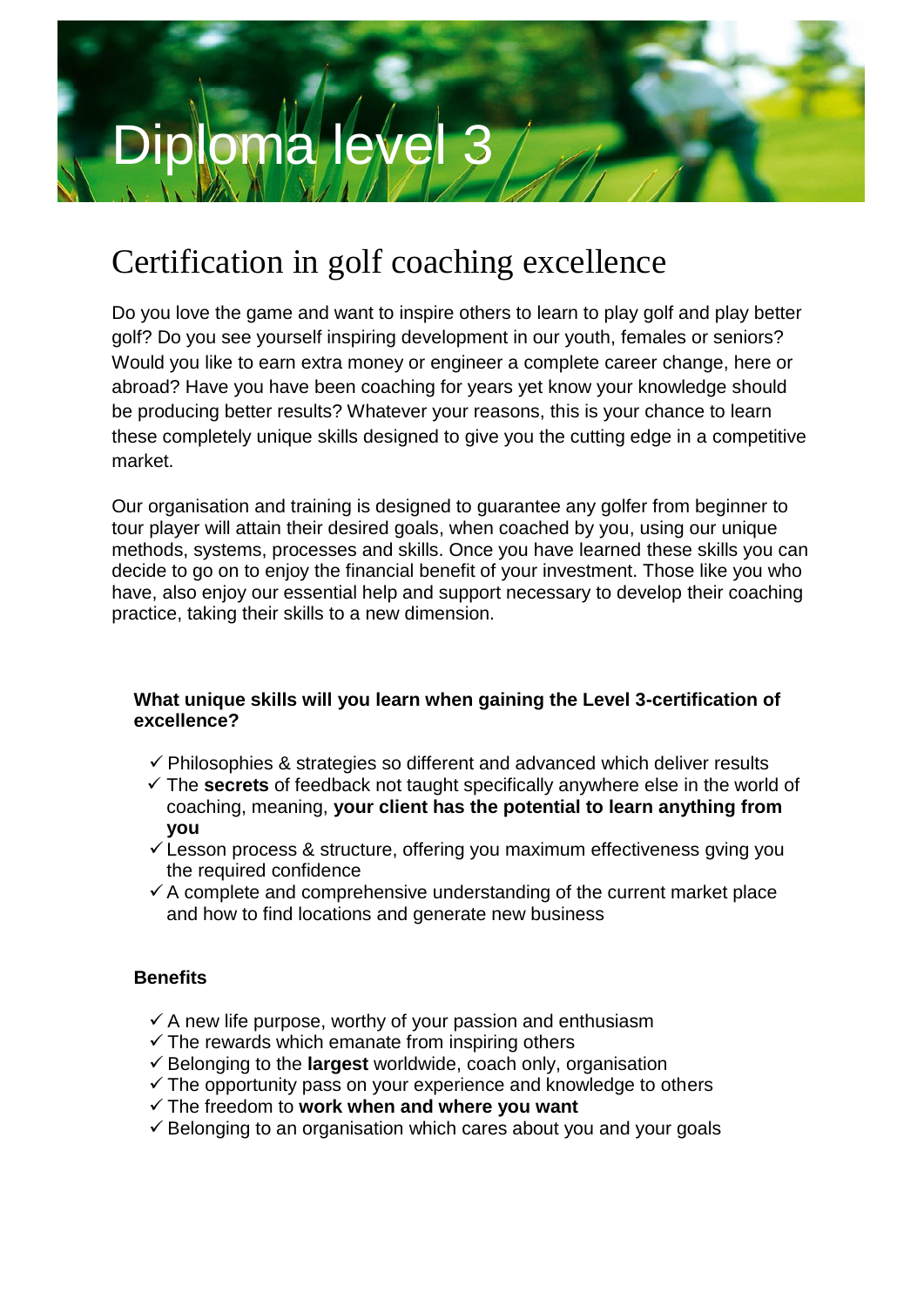#### **What else is in it for you?**

- $\checkmark$  Head office support and back-up from our experienced team on a daily basis
- $\checkmark$  Security and peace of mind because you train while in your current vocation
- $\checkmark$  Operate your own coach training business
- $\checkmark$  A marketing system guaranteeing an endless stream of satisfied clients
- **The benefits of earning extra income**
- Website **"find a coach"** facility, driving clients directly to you

## **Facts**

- $\checkmark$  You can learn easily, quickly, mostly at home and while still in full time employment
- You don't have to be a good player to **be an outstanding golf coach**
- The skills required to **be an outstanding golf coach** are different from those of being a player
- $\checkmark$  The demand for outstanding golf coaches has never been greater

### **Level 3 Diploma**

### **Stage 1: On-line seminars and interactive training**

When becoming a successful golf coach there is an extensive volume of essential skills and philosophies to comprehend while gaining a definitive understanding of the benchmarks you will aspire to achieve. Stage 1 offers you the incredible opportunity of discovering these innovative methodologies, techniques and unique processes that will make anyone an outstanding coach. Every single piece of information you will need to learn to qualify to Level 3 is included in this section. Stage 2 and 3 solidify your learnings and offer you the chance to practice and receive expert feedback.

Footage captured for previous trainings, new live trainings and specially recorded seminars mean you will learn the essentials then attending further on-line interactive conferences and seminars you meet your fellow trainees and have all your questions answered while discovering many more to ask. You will be invited to complete studies at home to ensure you have understood these bench marks before moving on to the residential stage.

This information includes cutting edge technologies and systems, leaving you leaps and bounds ahead of the opposition, guaranteeing an incredible return on your investment whatever the future holds for you.

Stage 1 can be started immediately and we suggest if you intend to qualify for your level 3 diploma that you attend the residential stage within 3 months of completing. Once stage 1 is concluded satisfactorily you will be awarded your 'Level 1 Certification in Golf Coaching'.